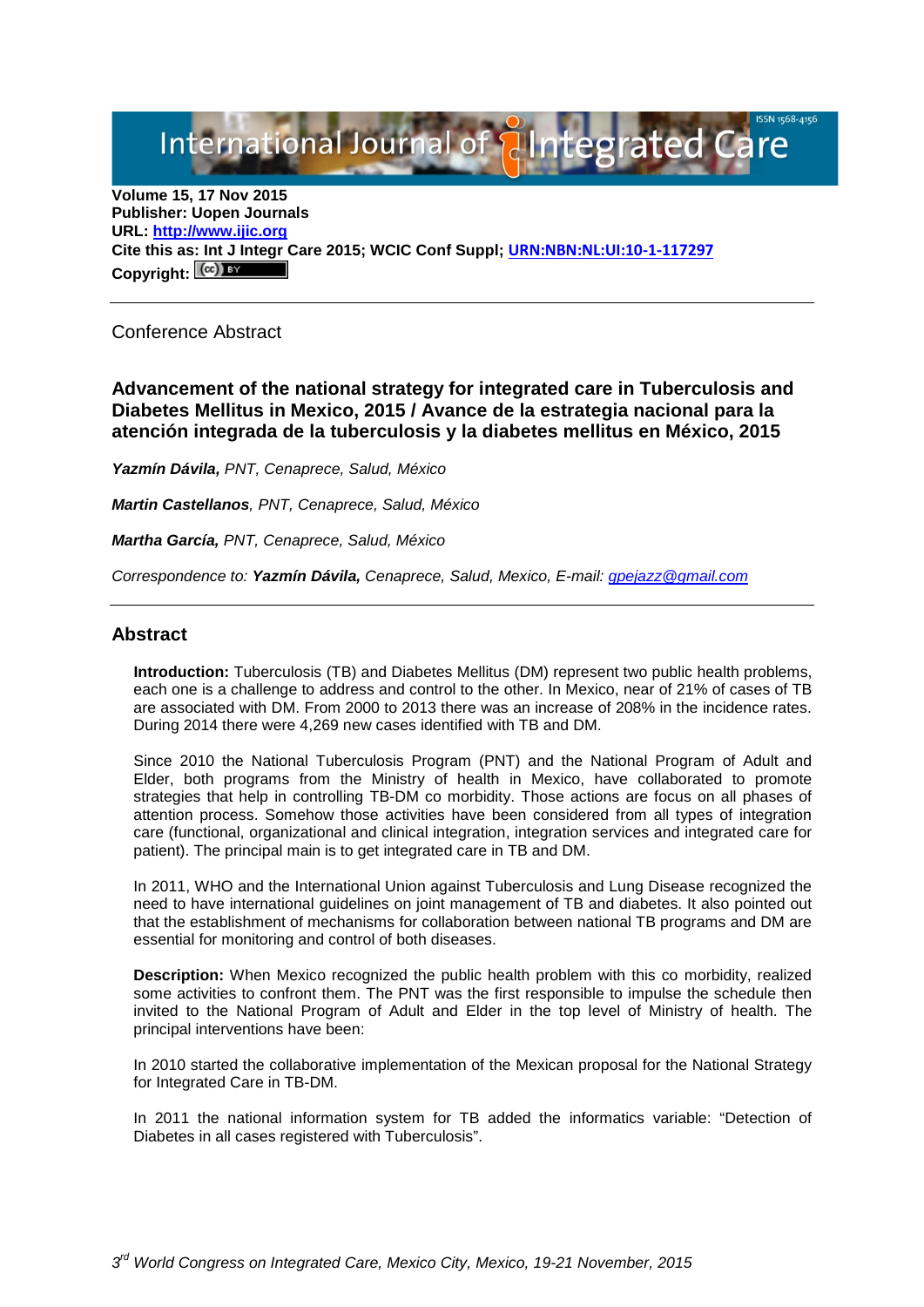In 2012 there was a reunion with medical specialists about principal recommendations for medical attention of TB and DM. Those results were considered to the new actualization of Mexican official standard of tuberculosis. It was published in 2013.

Also in 2013 a performance indicator was shaped and included in the national TB program evaluation.

Diabetes detection in patients with Tuberculosis of 20 years and older, applicable to all institutions of the Ministry of Health.

In 2014, integrated care recommendations to ensure the monitoring and control of blood glucose in people with TB-DM were issued.

Perform: capillary glucose weekly basis, central blood glucose every month and glycosylated hemoglobin every three months.

• Finally were made integrated care algorithms for the detection, monitoring and control of people with TB-DM. These guides are for medical decisions.

Key findings (Results):

- Improved coverage performance indicator: The detection of DM in people with TB was 83.1% for the third quarter of 2014 throughout the country; the previous year's activity reached 72.7%.

-Increased in the therapeutic success of TB treatment cohort of primary-DM for January to June 2014: 87.9%. The result of the previous cohort was: 86.2%.

-Strengthening of integrated care for TB and DM.

**Highlights:** (Discussion) In México there are three different levels to attention; the detection and treatment of Diabetes should be in the first level, in the same like Tuberculosis; nevertheless in many cases the diagnosis is so late and it is realized in the level third. The Encuesta Nacional de Salud y Nutrición 2012 showed 9.2% Diabetes prevalence rate in México and only 24.5% of they, had right glycemia control levels. In the country, a person with diabetes has between 2-3 RR to have Tuberculosis. The PNT reported some cases where healing in the cohort has got more than 90%. We think that is possible because all the attention is realized by one only medical team and the integrated care is the main in all the attention care. In this case is necessary to know which the truth rolls of some medical and practitioners to achieve the healing.

**Conclusions and Recommendations:** Mexico has advanced in the international recommendation of integrating services for people with TB and DM. Offer bidirectional screening algorithms and promote sets treatments with an integrative team have improved integrated care of co morbidity.

The integrated care in the people with TB and DM favors early detection of diseases, as well as adherence and healing. Is necessary to promote attention centered in the affected person with TB and DM.

The integrated care in TB and DM is a challenge in México and in developing countries, where exits a double burden of no communicable and infectious diseases and there are a great problems with fragmentation and segmentation of health system.

#### **Conference abstract Spanish**

**Introducción:** La tuberculosis (TB) y la diabetes mellitus (DM) representan dos problemas de salud pública, cada uno es un reto para abordar y controlar al otro. En México, cerca del 21% de los casos de tuberculosis se asocia con DM. Del 2000 al 2013 hubo un aumento del 208% en las tasas de incidencia. Durante el 2014 hubo 4.269 nuevos casos identificados con TB y DM.

Desde el año 2010 el Programa Nacional de Tuberculosis (PNT) y el Programa Nacional de Adultos y ancianos, ambos programas de la Secretaría de Salud en México, han colaborado para promover estrategias que ayudan en el control de la TB-DM con morbilidad. Esas acciones son el foco en todas las fases del proceso de atención. De alguna manera, las actividades se han considerado desde todos los tipos de cuidado de integración (integración funcional, organizacional y clínica, servicios de integración y atención integral para el paciente). El director principal es conseguir la atención integral de la TB y DM.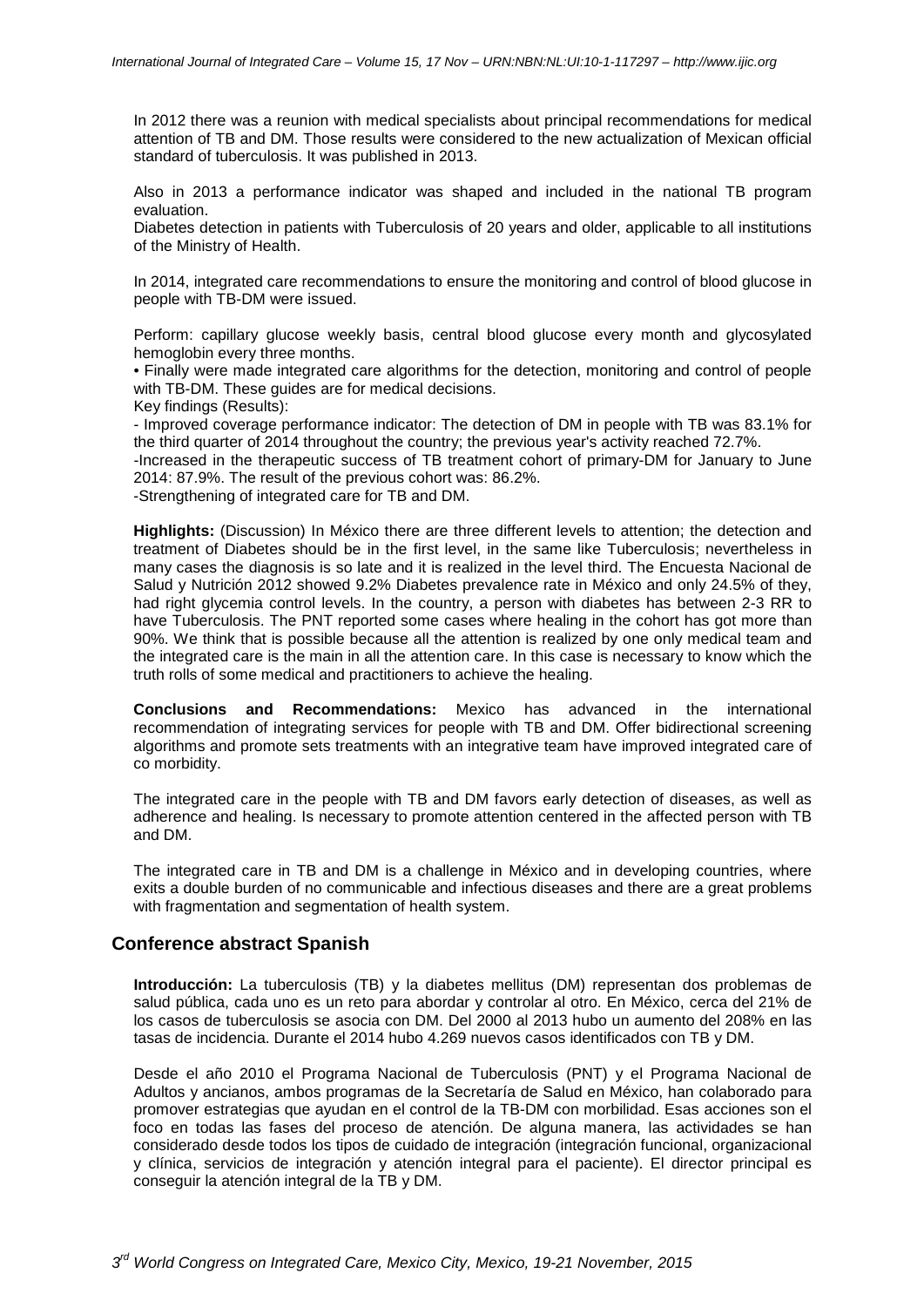En 2011, la OMS y la Unión Internacional contra la Tuberculosis y las Enfermedades Respiratorias reconocieron la necesidad de contar con directrices internacionales sobre la gestión conjunta de la tuberculosis y la diabetes. Asimismo, señaló que el establecimiento de mecanismos de colaboración entre los programas nacionales de tuberculosis y DM son esenciales para el seguimiento y el control de ambas enfermedades.

**Descripción:** Cuando México reconoció el problema de salud pública con esta comorbilidad, realizado algunas actividades para hacer frente a ellos. El PNT fue el primer responsable de impulsar el programa que luego invitó al Programa Nacional de Adultos y personas mayores en el nivel superior del Ministerio de salud. Las principales intervenciones han sido:

En el año 2010 comenzó la aplicación de colaboración de la propuesta mexicana para la Estrategia Nacional para la Atención Integral de la TB-DM.

En el 2011, el sistema nacional de información para la tuberculosis añade la variable de la informática: "Detección de la Diabetes en todos los casos registrados de tuberculosis".

En el año 2012 hubo una reunión con especialistas médicos sobre principales recomendaciones para la atención médica de la tuberculosis y DM. Esos resultados fueron considerados para la nueva actualización de la norma oficial mexicana de la tuberculosis. Fue publicado en 2013.

También en el 2013 un indicador de rendimiento se forma y se incluye en la evaluación del programa nacional de tuberculosis.

Detección de la diabetes en pacientes con tuberculosis de 20 años de edad y mayores, aplicable a todas las instituciones del Ministerio de Salud.

En el 2014, las recomendaciones de atención integral para garantizar el seguimiento y control de la glucosa en sangre en personas con TB-DM fueron emitidos.

A realizar: semanalmente glucosa capilar, glucosa en la sangre todos los meses y el centro de la hemoglobina glicosilada cada tres meses.

Finalmente se hicieron algoritmos de atención integral para la detección, seguimiento y control de las personas con TB-DM. Estas guías son para las decisiones médicas.

Las principales conclusiones (Resultados):

- Mejora de indicador de rendimiento de cobertura: La detección de DM en las personas con TB fue del 83,1% para el tercer trimestre de 2014 en todo el país; la actividad del año anterior alcanzó el 72,7%.

-Aumento En el éxito terapéutico de la cohorte de tratamiento de la TB-DM primaria para enerojunio 2014: 87,9%. El resultado de la cohorte anterior era: 86,2%. -Fortalecimiento De la atención integral de la TB y DM.

**Aspectos destacados:** (Discusión) En México hay tres niveles diferentes a la atención; la detección y el tratamiento de la diabetes deben estar en el primer nivel, en el mismo como la tuberculosis; sin embargo, en muchos casos se diagostica tarde y se realizan en el tercer nivel. La Encuesta Nacional de Salud y Nutrición 2012 mostró 9,2% de tasa de prevalencia de la diabetes en México y sólo el 24,5% de ellos, tenían niveles de control de la glucemia correctas. En el campo, una persona con diabetes tiene entre 2-3 RR tener tuberculosis. El PNT informo algunos casos en los que la curación en la cohorte ha conseguido más del 90%. Creemos que es posible porque toda la atención se realiza por uno único equipo médico y la atención integral es la principal en todos los cuidados atendidos. En este caso es necesario saber los verdaderos rolles de algunos médicos y profesionales para lograr la curación.

**Conclusiones y recomendaciones:** México ha avanzado en la recomendación internacional de la integración de los servicios para las personas con TB y DM. Ofreciendo algoritmos de detección bidireccionales y promoviendo tratamientos conjuntos con un equipo integrador han mejorado la atención integral de comorbilidad.